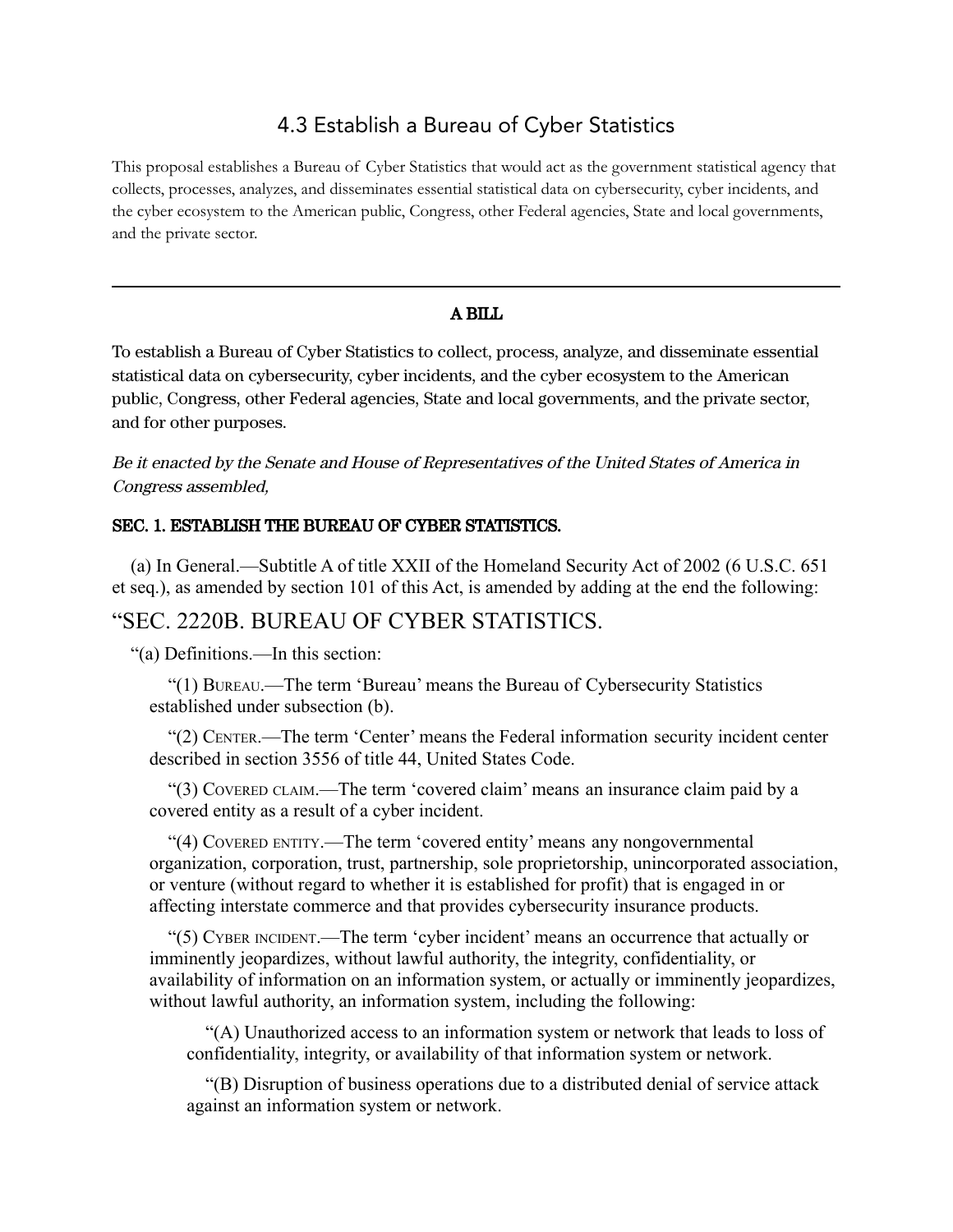"(C) Unauthorized access or disruption of business operations due to loss of service facilitated through, or caused by a cloud service provider, managed service provider, or other data hosting provider.

"(D) Fraudulent or malicious use of a cloud service account, data hosting account, internet service account, or any other digital service.

"(6) EXECUTIVE ASSISTANT DIRECTOR.—The term 'Executive Assistant Director' means the Director of the Bureau.

"(7) STATISTICAL PURPOSE.—The term 'statistical purpose'—

"(A) means the description, estimation, or analysis of the characteristics of groups, without identifying the individuals or organizations that comprise such groups; and

"(B) includes the development, implementation, or maintenance of methods, technical or administrative procedures, or information resources that support the purposes described in subsection (f).

"(b) Establishment.—There is established within the Agency a Bureau of Cybersecurity Statistics.

"(c) Executive Assistant Director.—

"(1) IN GENERAL.—The Bureau shall be headed by a Director, who shall—

"(A) have a rank equivalent to an assistant secretary of the Department;

"(B) be appointed by the President; and

"(C) report to the Director.

"(2) AUTHORITY.—The Executive Assistant Director shall—

"(A) have final authority for all cooperative agreements and contracts awarded by the Bureau;

"(B) be responsible for the integrity of data and statistics collected or issued by the Bureau; and

"(C) protect against improper or illegal use or disclosure of information furnished for exclusively statistical purposes under this section, consistent with the requirements of subsection (g).

"(3) QUALIFICATIONS.—The Executive Assistant Director—

"(A) shall have experience in statistical programs; and

"(B) shall not—

"(i) engage in any other employment; or

"(ii) hold any office in, or act in any capacity for, any organization, agency, or institution with which the Bureau makes any contract or other arrangement under this section.

"(4) DUTIES AND FUNCTIONS.—The Executive Assistant Director shall—

"(A) collect and analyze information concerning cybersecurity, including data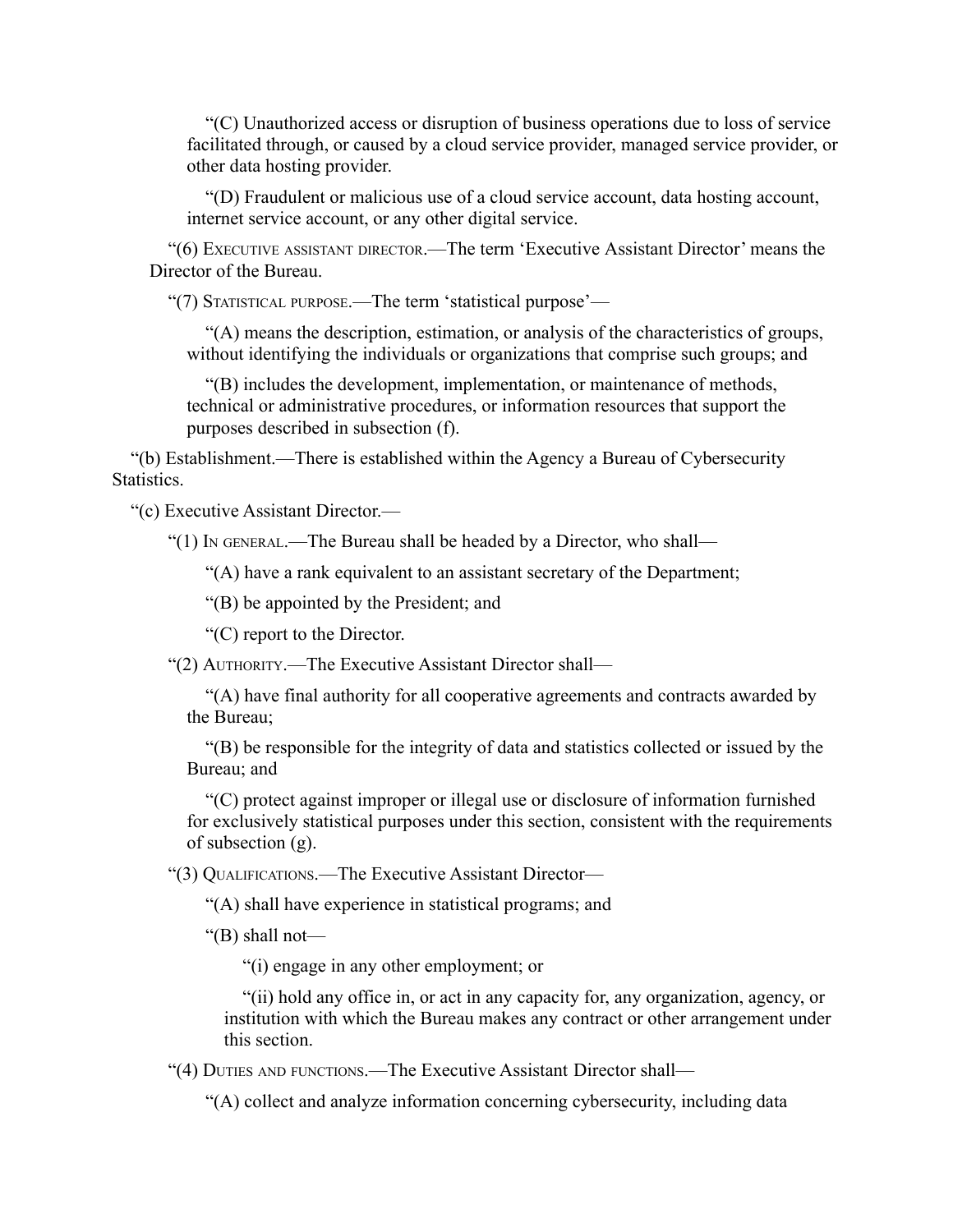related to cyber incidents, cyber crime, and any other area the Executive Assistant Director determines appropriate;

"(B) collect and analyze data that will serve as a continuous and comparable national indication of the prevalence, incidents, rates, extent, distribution, and attributes of all relevant cyber incidents, as determined by the Executive Assistant Director, in support of national policy and decision making;

"(C) compile, collate, analyze, publish, and disseminate uniform national cyber statistics concerning any area that the Executive Assistant Director determines appropriate;

"(D) in coordination with the National Institute of Standards and Technology, recommend national standards, metrics, and measurement criteria for cyber statistics and for ensuring the reliability and validity of statistics collected pursuant to this subsection;

"(E) conduct or support research relating to methods of gathering or analyzing cyber statistics and anonymized datasets;

"(F) enter into cooperative agreements or contracts with public agencies, institutions of higher education, or private organizations for purposes related to this subsection;

"(G) provide appropriate information to the President, the Congress, Federal agencies, the private sector, and the general public on cyber statistics;

"(H) maintain liaison with State and local governments concerning cyber statistics; and

"(I) confer and cooperate with Federal statistical agencies as needed to carry out the purposes of this section, including by entering into cooperative data sharing agreements in conformity with all laws and regulations applicable to the disclosure and use of data.

"(d) Furnishment of Information, Data, or Reports by Federal Departments and Agencies.—

"(1) DEFINITION.—In this subsection, the term 'incident' has the meaning given that term in section 3552 of title 44, United States Code.

"(2) CONSULTATION.—The Director of the Office of Management and Budget, the Secretary, and the National Cyber Director shall consult with the Executive Assistant Director with respect to the reporting of incidents.

"(3) REPORTING REQUIREMENT.—Not later than 1 year after the date of the enactment of this section, the Executive Assistant Director shall provide the Director of the Office of Management and Budget, the Secretary, and the National Cyber Director a list of data to be reported to the Center in order to develop meaningful cybersecurity statistics about the operation of Federal networks.

"(4) ANNUAL UPDATE.—The Executive Assistant Director shall update the reporting requirements described in paragraph (3) on an annual basis.

"(5) ENFORCEMENT.—The Director of the Office of Management and Budget, in consultation with the Secretary and the National Cyber Director, shall use the authority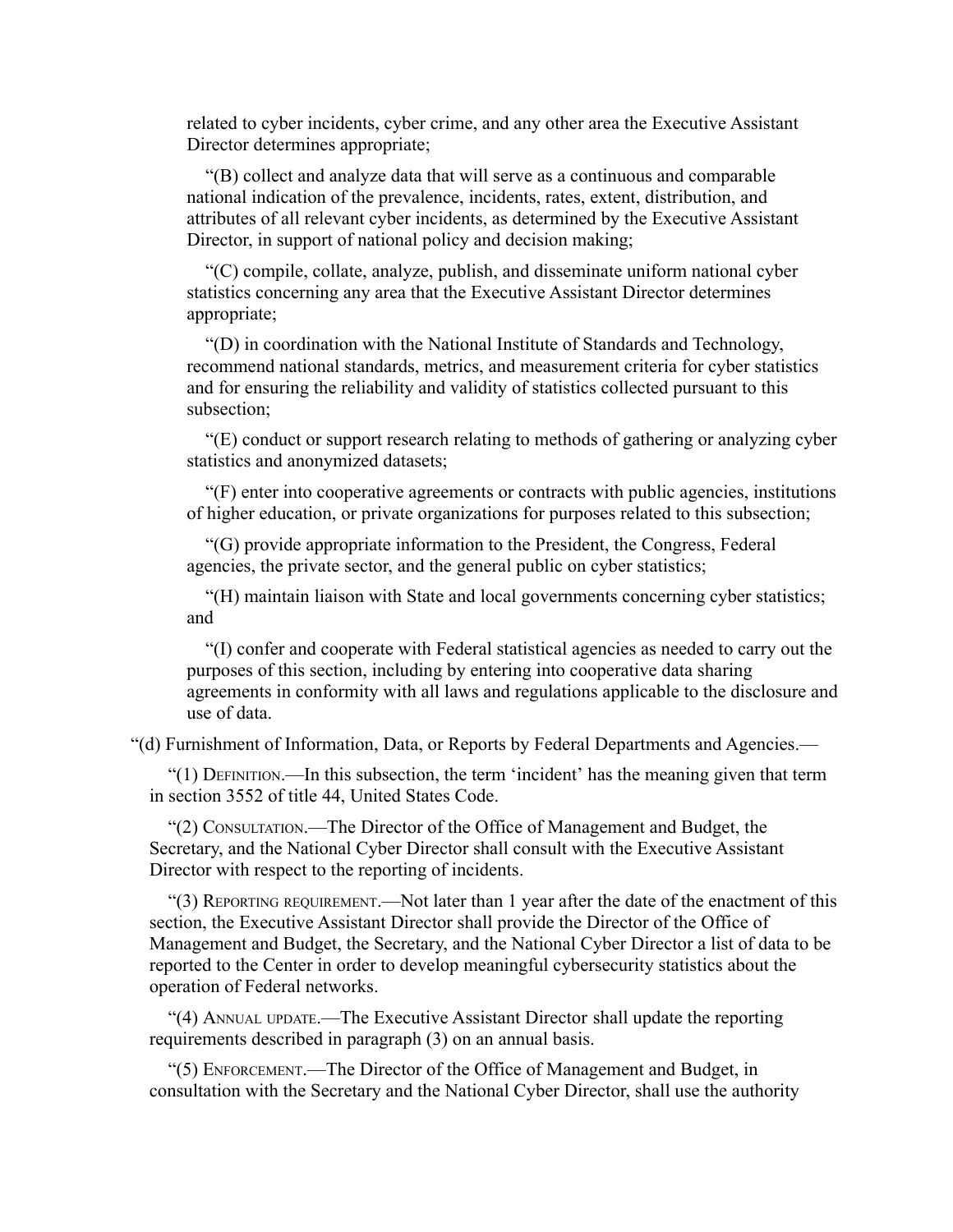under section 3553 of title 44, United States Code, to ensure agencies provide the data required under paragraph (3) when reporting incidents to the Center.

"(e) Furnishment of Information, Data, or Reports by State Governments.—

"(1) IN GENERAL.—The Executive Assistant Director shall request information necessary to carry out the purposes of subsection (c), including information collected through data breach reporting laws of States, from State governments.

"(2) STANDARDIZATION.—Not later than 180 days after the date of enactment of this section, and every 2 years thereafter, the Executive Assistant Director shall publish—

"(A) the information and data from State governments determined necessary to carry out the purposes of subsection (c), including information collected through state data breach reporting laws; and

"(B) common standard requirements through which States may transmit information described in subparagraph (A) to the Bureau.

"(3) GRANTS TO STATES FOR THE SUBMISSION OF DATA.—

"(A) IN GENERAL.—The Executive Assistant Director may award grants to States to assist in collecting and transmitting information to the Bureau in accordance with the standards published under paragraph (2).

"(B) APPLICATION.—Each State that desires a grant under this paragraph shall submit an application to the Executive Assistant Director at such time, in such manner, and accompanied by or containing such information as the Executive Assistant Director shall reasonably require.

"(C) DATE FOR SUBMISSION.—Applications submitted under subparagraph (B) shall be submitted during the 60-day period beginning on a date that the Executive Assistant Director shall prescribe.

"(D) DEADLINE.—An application for a grant under this paragraph shall be approved or denied by the Executive Assistant Director not later than 90 days after the date on which the Executive Assistant Director receives the application.

"(E) GRANT AMOUNT.—A grant under this paragraph shall not exceed \$200,000 for any single State in any 1-year period.

"(F) REPORTING.—

"(i) COMPLIANCE.—

"(I) I<sup>N</sup> GENERAL.—Except as provided in subclauses (II) and (III), on and after the date that is 1 year after the date on which a State receives a grant under subparagraph (B), and every 3 months thereafter, the State shall submit information as specified in paragraph (2) to the Executive Assistant Director.

"(II) EXTENSIONS.—The Executive Assistant Director may provide a 90-day extension to a State that is making good faith efforts to comply with subclause (I).

"(III) NEW DATA.—If, upon a review under paragraph (2), the Executive Assistant Director publishes new data and information necessary to carry out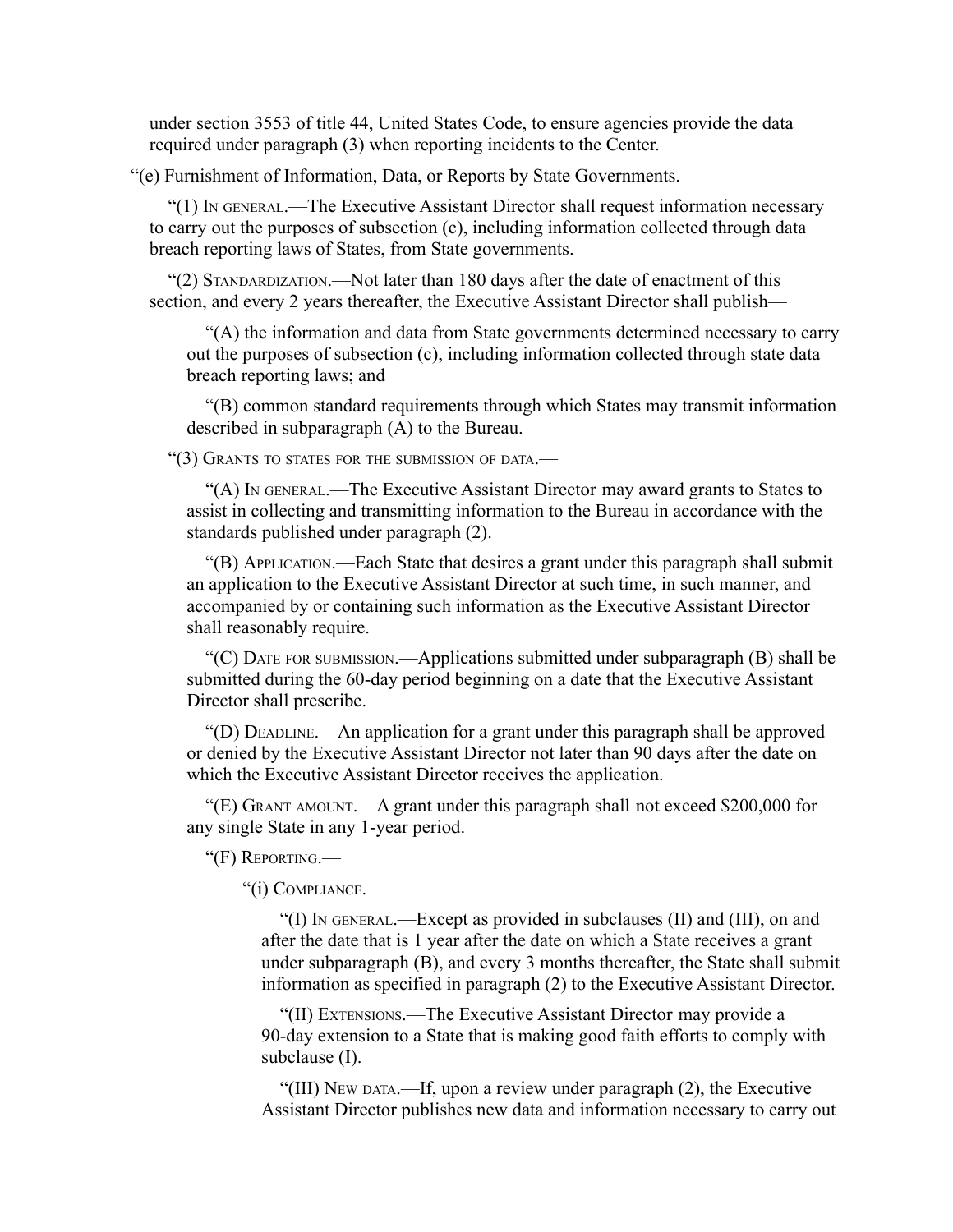the purposes of subsection (c), a State shall include information relating to the new data and information in each submission under subclause (I) made by the State on or after the date that is 1 year after the date on which the Executive Assistant Director publishes the new data and information.

"(ii) FAILURE TO COMPLY.—If a State that receives a grant under subparagraph (B) fails to substantially comply with clause (i) of this subparagraph, the State shall repay the grant in full, plus reasonable interest and penalty charges allowable by law or established by the Executive Assistant Director.

"(G) BIANNUAL REPORTS.—Not later than 1 year after the date of enactment of this section, and every 2 years thereafter, the Executive Assistant Director shall submit to Congress a report describing the applications submitted for grants under this paragraph, the award of such grants, the purposes for which the grant amounts were expended, and an assessment of the effectiveness of the awarded grants in generating relevant information for the Bureau.

"(f) Furnishment of Data Related to Covered Claims.—

"(1) IN GENERAL.—Not later than 180 days after the finalization of a final rule promulgated under paragraph (7), and every 90 days thereafter, each covered entity shall submit to the Bureau a report containing such data and information about each covered claim paid in the preceding 90 day period.

"(2) DETERMINATION OF DATA AND INFORMATION NECESSARY TO CARRY OUT THE PURPOSES OF THIS SECTION.—Not later than 180 days after the date of enactment of this section, and every 180 days thereafter, the Executive Assistant Director shall publish a list of data and information determined necessary to carry out the purposes of this section, including individual descriptions of cyber incidents that lead to a covered claim, including—

"(A) identification of the affected databases, information systems, or devices that were, or are reasonably believed to have been, accessed by an unauthorized person;

"(B) a description of the vulnerabilities, tactics, techniques, and procedures used;

"(C) any identifying information related to the malicious actors who perpetrated the incident;

"(D) documentation of cybersecurity policies put in place by the victim organization, including relevant cybersecurity controls;

"(E) a description of the network security of the victim of the cyber incident during the course of the cyber incident, including the state of implementation of commonly used cybersecurity controls;

"(F) the amount of the claim paid and any additional information about the scope of damage of the incident; and

"(G) the industrial sectors, regions, and number of employees of affected entities without providing any information that can reasonably be expected to identify such entities.

"(3) REGULATORY USE.—Information disclosed to the Bureau under this subsection that is not otherwise available, shall not be used by the Federal Government or any State, local,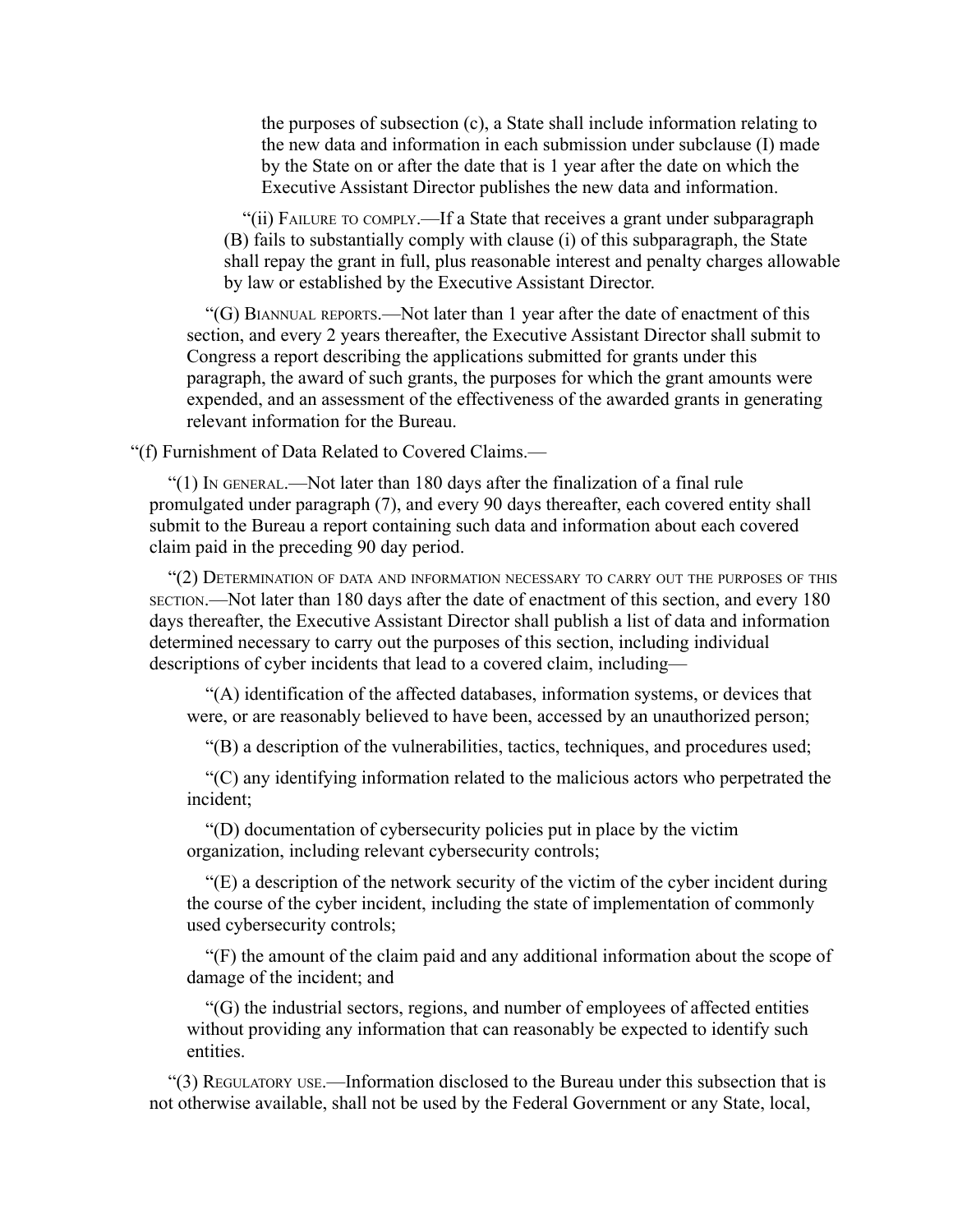Tribal, or territorial government to sanction or otherwise punish the entity disclosing the information, or the entity in which the cyber incident initially occurred.

"(4) PRESERVATION OF PRIVILEGE.—Disclosure of information pursuant to this subsection or by a covered entity to the Bureau shall not waive any otherwise applicable privilege, immunity, or protection provided by law.

"(5) PRESERVATION OF EXISTING OBLIGATIONS.—Nothing in this subsection shall modify, prevent, or abrogate any notice or notification obligations under Federal contracts, enforceable agreements with the Government, or other Federal law.

"(6) EXPECTATION OF DUE DILIGENCE FOR COVERED ENTITIES.—Covered entities shall take necessary steps to ensure that the data and information submitted to the Bureau is accurate.

"(7) ENFORCEMENT.—

"(A) RULEMAKING.—Not later than 270 days after the date of the enactment of this section, the Secretary, acting through the Executive Assistant Director, shall, after a 90-day comment period, publish in the Federal Register, an interim final rule implementing this subsection.

"(B) EFFECTIVE DATE.—Notwithstanding section 553 of title 5, United States Code, the rule published under subparagraph (A) shall be effective, on an interim basis, immediately upon publication, but may be subject to change and revision after public notice and opportunity for comment.

"(C) FINALIZATION OF RULE.—The Secretary shall finalize the rule published under subparagraph (A) not later than 1 year after publication of the interim final rule.

"(D) CONTENTS.—The rule under this paragraph shall—

"(i) require covered entities to submit a report every 90 days containing the data and information published pursuant to paragraph (2); and

"(ii) establish penalties, including fines of not more than \$1,000,000 for any person who omits or fails to do any act, matter, or thing in this subsection required to be done, or causes or suffers such omission or failure.

"(g) Protection of Information.—

"(1) IN GENERAL.—No officer or employee of the Federal Government or agent of the Federal Government may, without the consent of the individual, entity, agency, or other person who is the subject of the submission or provides the submission—

"(A) use any submission that is furnished for exclusively statistical purposes under this section for any purpose other than the statistical purposes for which the submission is furnished;

"(B) make any publication or media transmittal of the data contained in a submission described in subparagraph (A) that permits information concerning individual entities or individual incidents to be reasonably inferred by either direct or indirect means; or

"(C) permit anyone other than a sworn officer, employee, agent, or contractor of the Bureau to examine an individual submission described in subsection (f).